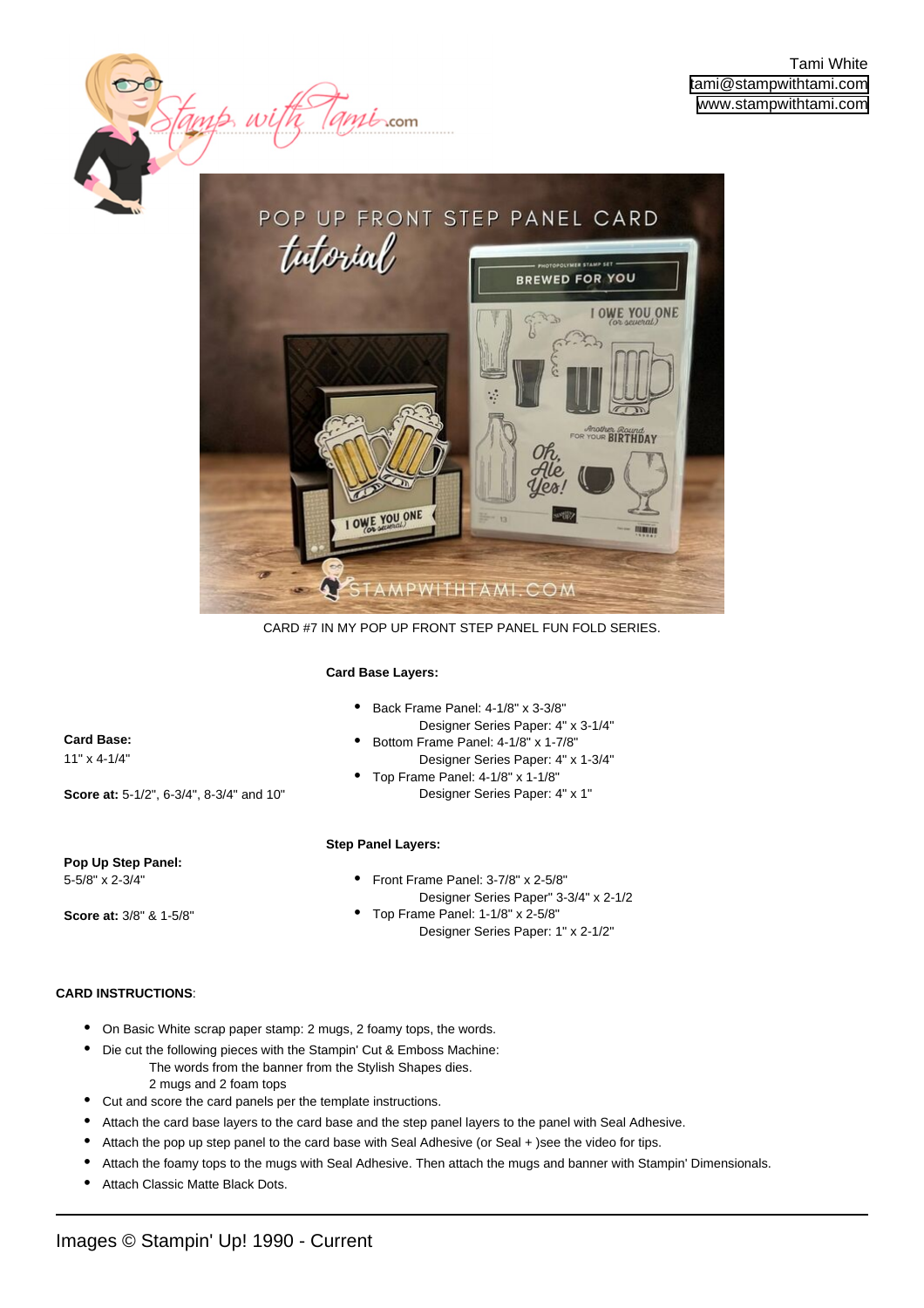# Brewed for You Pop Up Front Step Card #7

Tami White [tami@stampwithtami.com](mailto:tami@stampwithtami.com) [www.stampwithtami.com](http://www.stampwithtami.com)